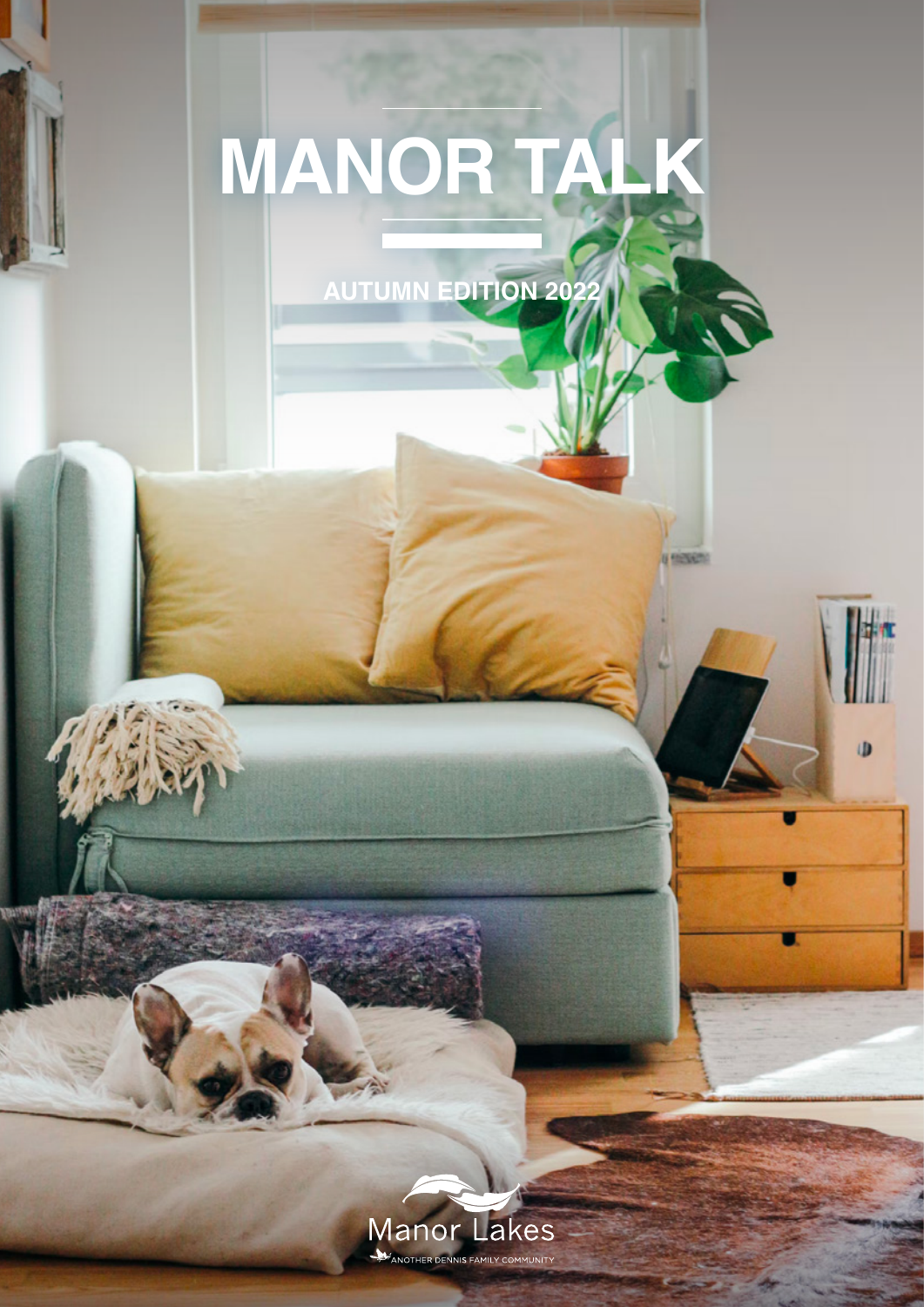## **TIME FOR A SEASON CLEAN?**

**There's nothing like a change of seasons to spur us into cleaning mode. It is always a good idea to clear out any old, redundant, or unused items to help make space for new ones and think about how they can be repurposed.**

If you have any broken or unusable items, here is some information to help you plan your next hard waste collection.

The Wyndham City Council provides three free services for hard or green waste collection each financial year. The service needs to be prebooked at least two weeks in advance.

#### **What to do before you book?**

Before you book, please check if anything can be recycled or donated. Sometimes scrap pieces can be a great inspiration for some DIY craft & home décor revamp. If you cannot salvage it, then check the Council's instructions for what type of waste is accepted and the right ways to dispose of them here.

#### **How to book a hard waste collection?**

- Request a collection online. If you are a tenant, please make sure to have a current utility bill with your name and current address on it for uploading.
- All items need to be included in your booking and put out for collection a day prior. Items will be collected between 6 am and 6 pm on your booking day.
- For smooth collection please neatly sort/stack your items in 3 separate piles close together within your property boundary.
- Ensure each item does not weigh more than 55 kgs.
- In case you need to cancel, make sure to do so before 9:30 am one business day prior to your collection day by either calling the Council helpline 1300 023 411 or emailing H&G.Inquiry@ wyndham.vic.gov.au.

# **CONTEMPORARY TOWNHOME LIVING AT ITS FINEST AT MANOR LAKES**



## **Manor Lakes has partnered with Sienna Homes to bring you the Arcadia Release, the latest collection of beautiful townhomes now selling from \$462,900\*.**

These spacious three and four bedroom designs have modern open plan living and dining and a double garage. Behind the stunning facade, these premium homes are both beautiful and functional with a light filled spacious living zone downstairs and bedrooms upstairs, making it a perfect space to relax and unwind.

Located within Manor Lakes' newest precinct The Village and close to everything that this modern signature village neighbourhood has to offer, the Arcadia Collection is the perfect choice for those looking for a low maintenance home without compromising on space and comfort. The future Village Green, Town Centre, community dog park, wetlands and walking trails will be just a short walk away from your new home, allowing you to live, shop and play locally

#### **These homes are a full turnkey offering and include:**

- Fixed price, no surprises.
- Turnkey inclusions with high quality materials from trusted brands.
- Interior styling at your fingertips with your choice of two stunning colour schemes.
- Laminate floating flooring on the ground floor hallway, kitchen, living and dining along with carpeting on all other floor areas.
- Architecturally designed facades.
- Low maintenance landscaping.
- LED downlights to the main living areas, hallways and external covered areas.
- Stone benchtops in the kitchen with European stainless steel appliances.
- 1800 mm side and rear fencing along with landscaping on both front and back.
- 2550mm high ceilings for single storey and ground floor of double storey designs with 2400mm for upper levels.

With only 10 available, these ever popular homes are sure to sell fast, so get in touch today on 1300 334 524 to find out more.

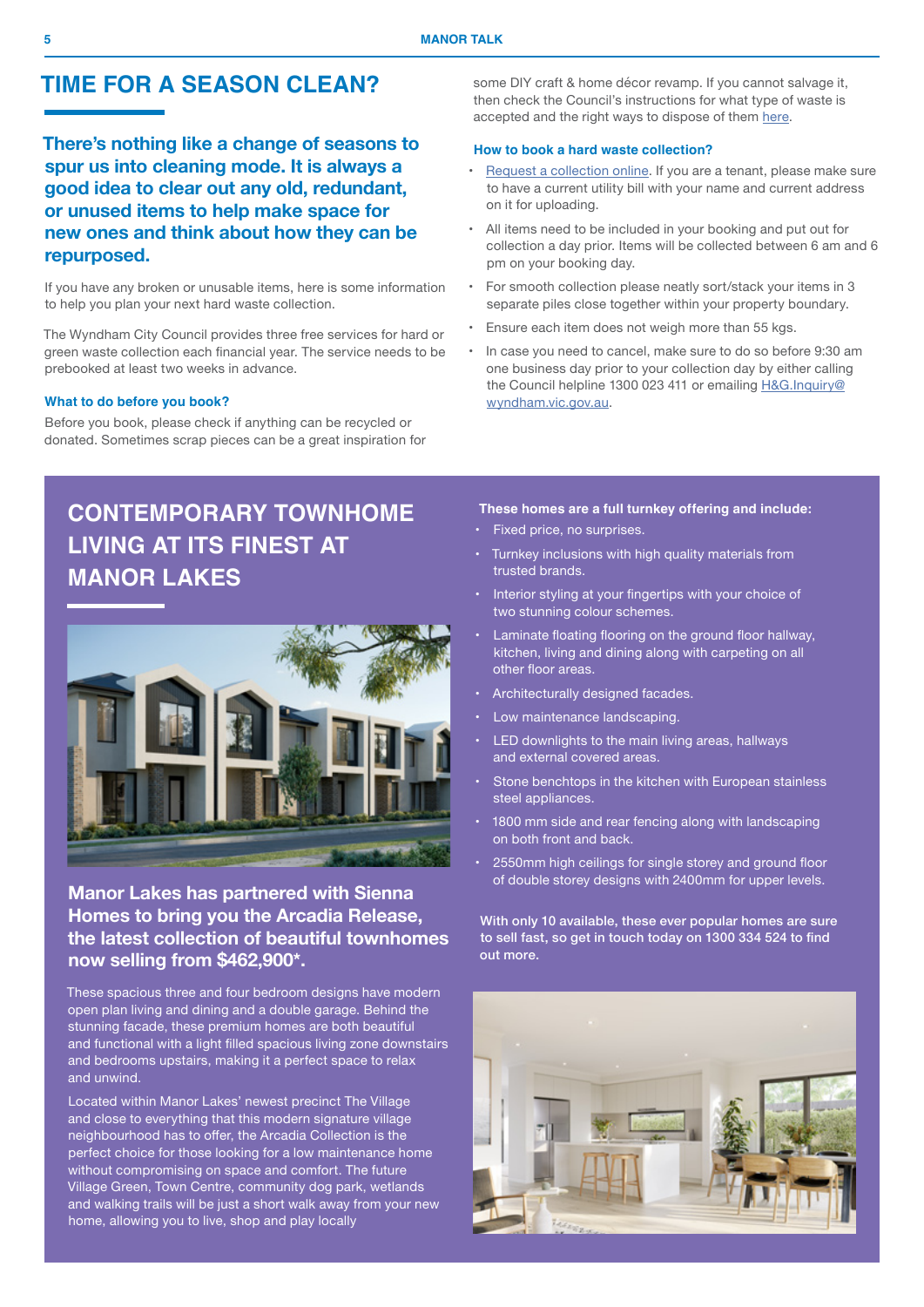## **PLUM DELICIOUS! (SERVES 4)**



**Plums are plentiful this time of year and are rich in antioxidants helpful in reducing inflammation and having a positive effect on bone health. They are a good source of Calcium, Magnesium, Potassium and Vitamins A, C and K, so feel free to indulge guilt free!**

As the nights start to get darker earlier and the cold air begins to creep in, here is a delicious, easy dessert that is ready in minutes. The combination of plums and the perfect accompaniment of vanilla infused rice pudding is sure to be a favourite across the whole family.

**Rice pudding:** 

instructions

• 1 egg, beaten

• 1 cup milk

## **Plum compote:**

- 400g plums
- $\cdot$  1 cinnamon quill or  $\frac{1}{4}$ teaspoon of cinnamon powder
- 1/4 cup caster sugar
- 1 teaspoon vanilla extract
- 1/4 cup water
- 1 teaspoon vanilla extract

• 1 cup white medium grain rice, cooked to packet

• 2 tablespoons cornflour

• 300ml thickened cream

#### **Method:**

- 1. For the plum compote, place water, cinnamon, vanilla and caster sugar in a pan with 1/4 cup water, stirring gently until well combined, add plums.
- 2. Bring to the boil over medium-high heat, then reduce heat to low and simmer for 8-10 minutes until the plums are soft and the liquid has turned to a syrupy consistency. Turn off the heat and set aside.
- 3. To make the rice pudding, combine cooked rice, cornflour, milk, cream, vanilla and beaten egg in a saucepan over a low to medium heat.
- 4. Cook for 5 minutes, stirring gently until thick and creamy. Divide evenly into 4 bowls and serve topped with plum compote.

# **EASTER ON THE GREEN AT MANOR LAKES**

## **A big shout out to all the Manor Lake residents for making this year's Easter celebrations a huge success.**

The enthusiasm and the community strength this event brings every year was evident, with well over 1500 residents, family and friends in attendance! Split into age groups to ensure participants received their fair share of tasty treats, the children were all geared up for the Easter Egg Hunt and certainly received their fair share of tasty treats, with ample amounts of chocolatey goodies taken home.

Beautiful weather, refreshing cups of coffee and some yummy hot cross buns amped up the festivities, and the Manor Lakes Neighbourhood Watch team provided a delicious sausage sizzle for the residents to relish. The ever popular Easter Bunny was in attendance allowing some wonderful photo opportunities for all who wanted to capture some easter memories.

The residents loved the community support that the celebrations brought in. One resident was even quoted as saying,

"Manor Lakes has a great community feel, with residents gathering for celebrations every year. We love living here."



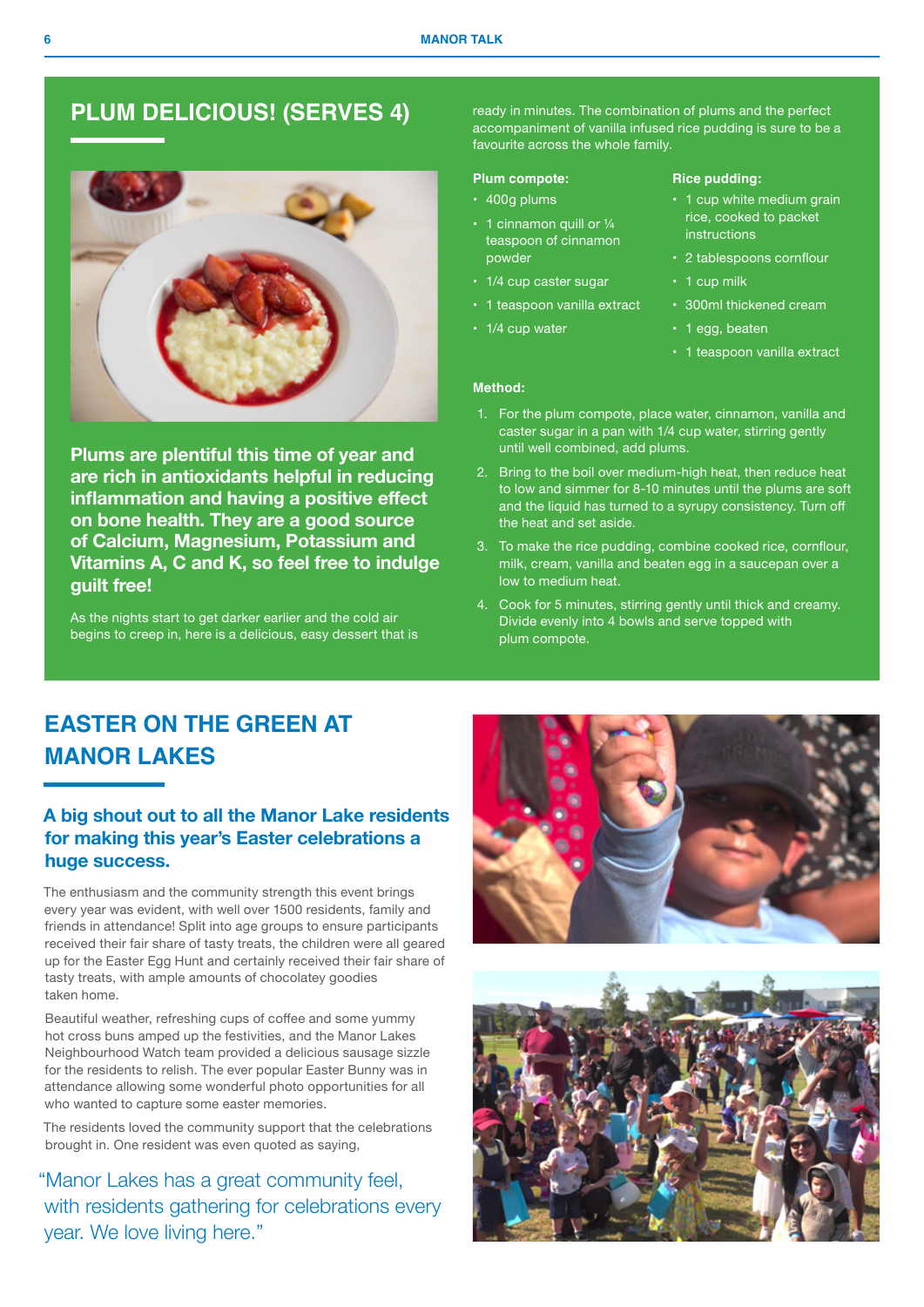## **CONSTRUCTION UPDATE**



## **THE VILLAGE**

It's exciting to see the rapid pace of our latest precinct, The Village taking shape.

Over the last few months in Stages 194 and 195 we have seen civil works continue with sewer, drainage works now complete and road boxing nearing completion. These two stages have also seen road pavement layers and kerb and channel works well underway which are expected to be completed in the coming months. The settlement process of Stage 182 took place in early April, with a seamless process over two days. All civil construction is now complete for this stage, with the only remaining milestone being the final electrical audit from Powercor. Stage 196 and 182B have been tendered with civil works on Stage 196 commencing in the coming weeks.

The new Manor Lakes sales office, which will be located at the prominent intersection of Manor Lakes Boulevard and Ison Road is continuing to take shape and landscaping works around the centre have commenced which will provide a stunning visual statement from the intersection as residents and guests enter The Village neighbourhood. Landscaping works have also started along Manor Lakes Boulevard in Stage 182, and the area in and around the future town centre.

A landscape contract has also been awarded for an area off Manor Lakes Boulevard which will be the home of a provisional reserve providing amenities for the neighbour until the area is fully developed and parks and reserves are completed over the coming years.

And finally, Stage 190 which also takes in the future wetland area has obtained design approval. This means that the tender for the works

## **LOLLIPOP HILL**

Civil construction is largely complete throughout Stages 178, 179 & 174a, with the project team currently working through final authority auditing and compliance requirements.

In Stage 156 civil works are moving along well, with road pavement largely constructed, water main installed, and electrical works nearing completion.

Landscaping works have commenced in Stage 177 around Lollypop Creek with earthworks complete and the concrete hardscape works to commence imminently. This section of the creek is forecast to open to the public later this year.

## **LAKESIDE**

We see a busy hub of activity for Stages 50,52,53, 62 and 63 in Lakeside.

In Stage 50 surrounding the Greens Rd and Rondo Drive entrance to the estate landscaping works have commenced and civil construction is now finished in Stage 52 with titles being issued on 14 April 2022 for this stage and landscaping work in the area well underway. Final authority approvals are currently being attained for Stage 53 with civil works forecast to commence in May 2022.

Civil construction is largely complete at Stages 62 and 63, with the project team currently working through final authority auditing and compliance requirements.

#### **OTHER WORKS**

The works on the Ison Road and Ballan Road intersection continue to progress well, which once completed will provide a key arterial route into the northern section of Manor Lakes estate. Ison Road construction works are largely complete, whilst the final section of Ballan Road works is nearing completion under traffic management. Final authority auditing and compliance audits are scheduled to commence in the following months, ahead of traffic signal energisation and the ultimate opening.

As reported in our last newsletter, the civil works for the internal access roads in the Wyndham Vale Station Precinct are largely complete, and we are awaiting the final auditing and compliance requirements to be finalised. The Ballan Road works, which will provide direct access to the station and this precinct via Commuter Boulevard are also nearing completion.